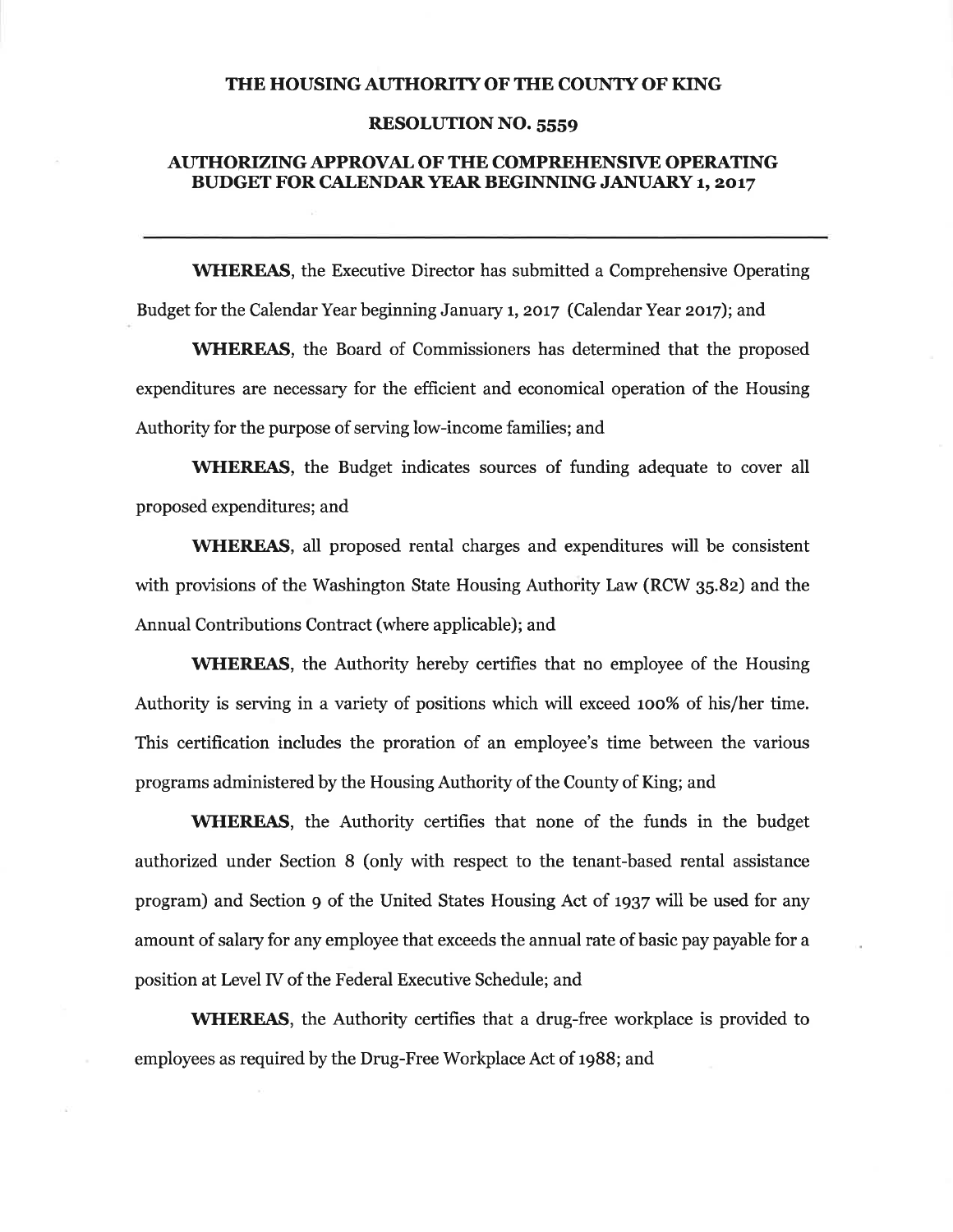# Resolution No. 5559 CY 2017 Operating Budget December 19, 2016 KCHA Board Meeting Page 2 of 3

**WHEREAS**, the Authority certifies that no Federally appropriated funds will be paid on behalf of the Housing Authority to any person for influencing or attempting to influence an officer or employee of any agency, a Member of Congress in connection with the awarding of any Federal contract, the making of any Federal grant, the making of any Federal loan, the entering into of any cooperative agreement and the extension, continuation, renewal, amendment or modification of any Federal contract, grant, loan or cooperative agreement; and:

# NOW THEREFORE, BE IT RESOLVED, BY THE BOARD OF COMMISSIONERS OF THE HOUSING AUTHORITY OF THE COUNTY OF KING, THAT:

SECTION 1: The following expenditures are hereby authorized for the Calendar Year beginning January 1, 2017:

 $\sim$   $\sim$ 

 $\sim$   $\sim$ 

|                                        | Other Uses    |               |               |  |  |  |  |
|----------------------------------------|---------------|---------------|---------------|--|--|--|--|
|                                        | Total         | of Working    |               |  |  |  |  |
| <b>Fund Groups</b>                     | Expenditures  | Capital       | Total         |  |  |  |  |
| Public Housing, KCHA-owned             | \$11,090,824  | \$11,687,584  | \$22,778,408  |  |  |  |  |
| Public Housing, other ownership        | 12,901,228    | 6,350,838     | 19,252,066    |  |  |  |  |
| Other Federal housing, KCHA-owned      | 2,415,746     | 2,937,289     | 5,353,035     |  |  |  |  |
| Other Federal housing, other ownership | 14,579,512    | 32,577,657    | 47,157,169    |  |  |  |  |
| Section 8 program                      | 147,206,144   | 16,270        | 147,222,414   |  |  |  |  |
| MTW program                            | 9,585,936     | 252,095       | 9,838,031     |  |  |  |  |
| Local housing, KCHA-owned              | 30,045,851    | 28,811,798    | 58,857,649    |  |  |  |  |
| Local housing, other ownership         | 927,719       | 531,242       | 1,458,961     |  |  |  |  |
| Tax credit properties                  | 1,240,147     | 44,855,533    | 46,095,680    |  |  |  |  |
| Development program                    | 1,009,761     | 24,095,898    | 25,105,659    |  |  |  |  |
| Other funds                            | 7,483,739     | 10,899,910    | 18,383,649    |  |  |  |  |
| <b>Central Services</b>                | 17,950,135    | 3,585,483     | 21,535,618    |  |  |  |  |
| Total 2017 Expenditures                | \$256,436,742 | \$166,601,597 | \$423,038,339 |  |  |  |  |

**SECTION 2:** The Detail of Budgeted Revenues and Expenses as found in Exhibit A are hereby incorporated into this resolution.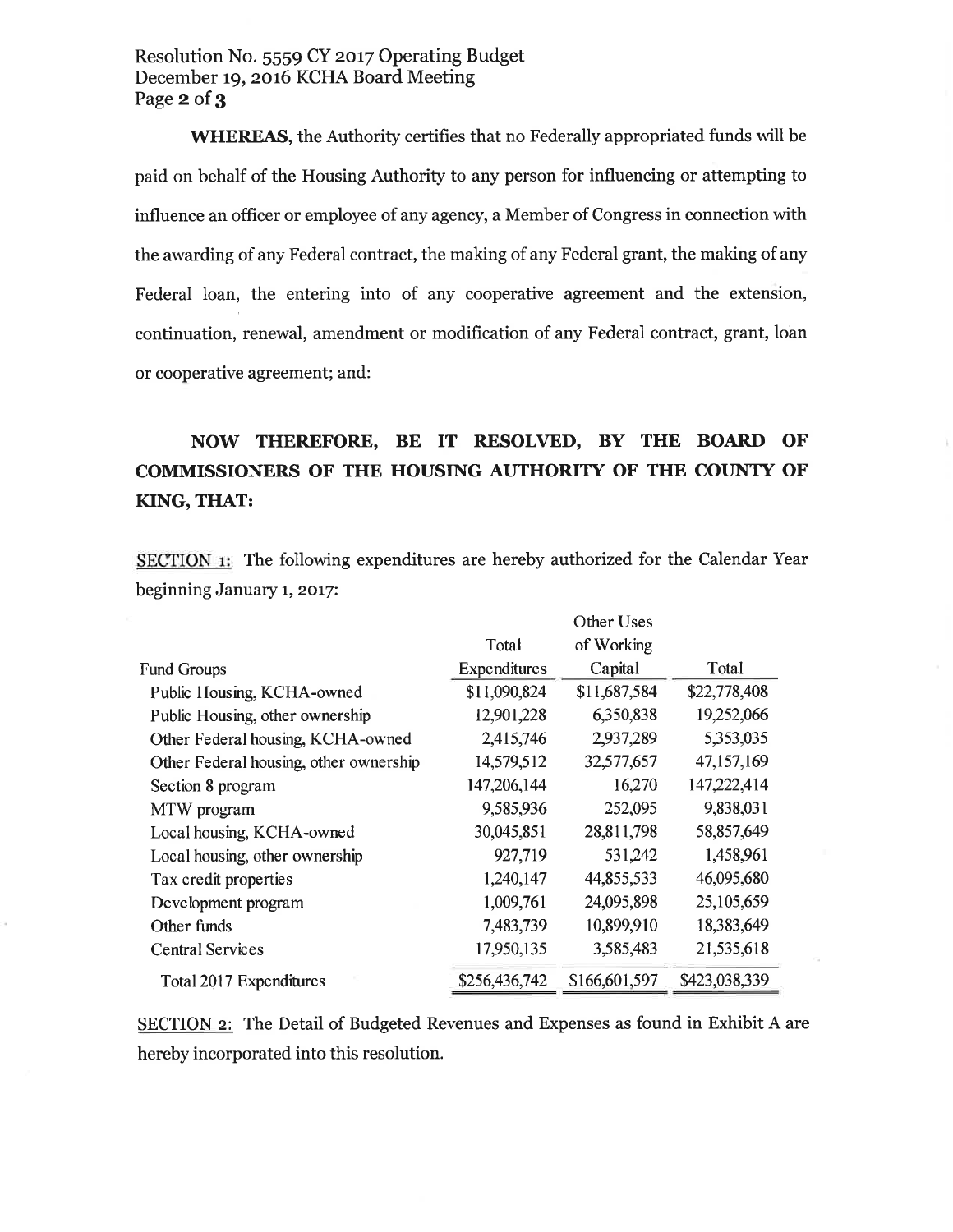Resolution No. 5559 CY 2017 Operating Budget December 19, 2016 KCHA Board Meeting Page 3 of 3

ADOPTED AT A REGULAR MEETING OF THE BOARD OF COMMISSIONERS OF THE HOUSING AUTHORITY OF THE COUNTY OF KING THE 19TH DAY OF DECEMBER, 2016.

## THE HOUSING AUTHORITY OF THE **COUNTY OF KING, WASHINGTON**

Doug Barnes, Chair Board of Commissioners

Stephen J. Norman Secretary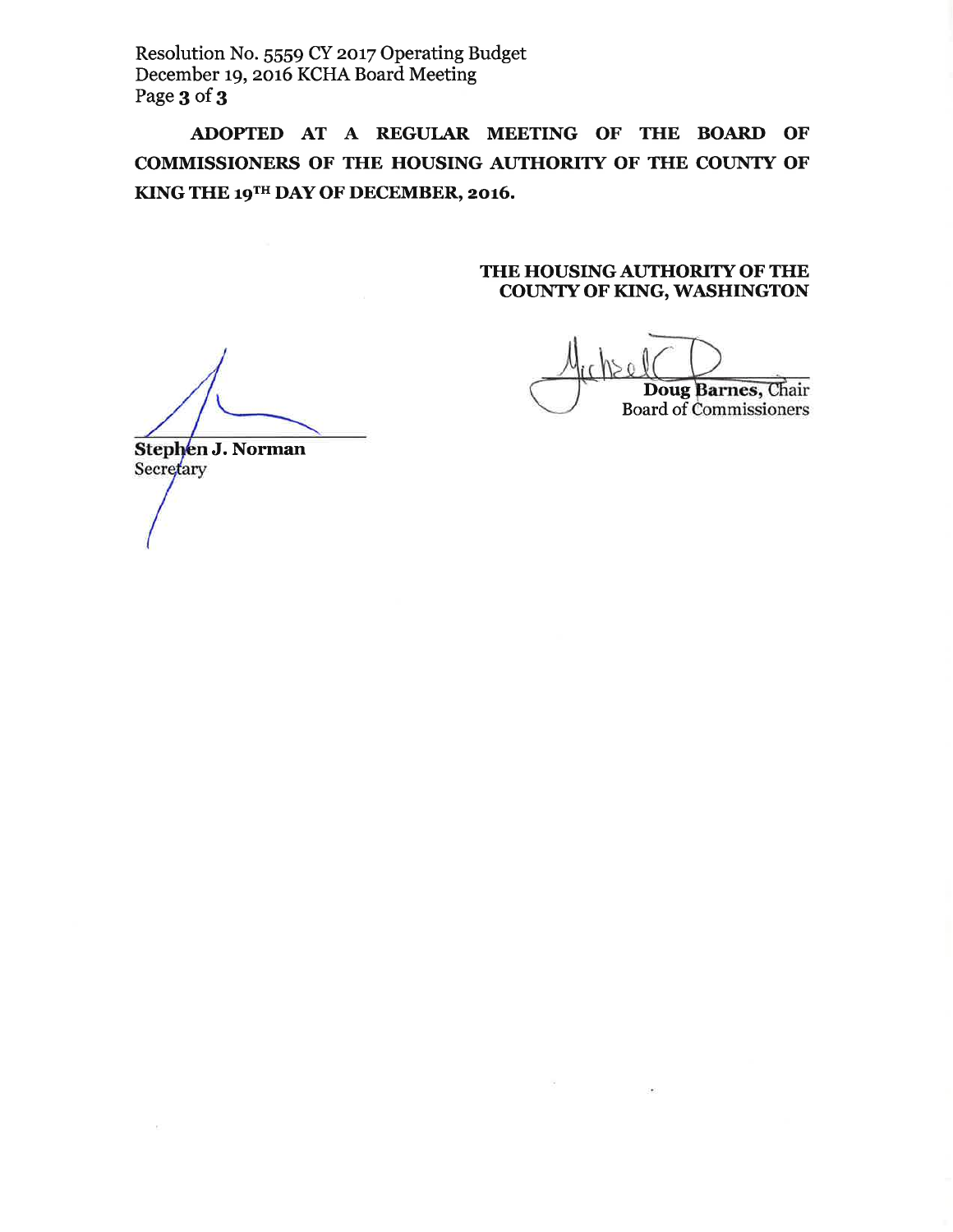### **KING COUNTY HOUSING AUTHORITY EXHIBIT A**

#### **2017 Working Capital Budget**

**(In \$1,000's; excludes non-KCHA-managed component units)**

|                                                   |                       |            | FEDERALLY-SUPPORTED PROGRAMS (managed by KCHA)<br><b>LOCAL PROGRAMS</b> |             |                |            |             |           |                   |            |             |            |                 |             |             |           |
|---------------------------------------------------|-----------------------|------------|-------------------------------------------------------------------------|-------------|----------------|------------|-------------|-----------|-------------------|------------|-------------|------------|-----------------|-------------|-------------|-----------|
|                                                   | <b>Public Housing</b> |            | <b>Other Housing</b>                                                    |             | Other Programs |            | <b>KCHA</b> | Outside   | <b>Tax Credit</b> |            |             |            |                 | 2016        |             |           |
|                                                   | <b>KCHA</b>           | Outside    | <b>KCHA</b>                                                             | Outside     | Section 8      | <b>MTW</b> | Owned       | Owned     | Gen Prtnr         | Develop    |             |            | <b>KCHA</b>     | Adopted     | Dollar      | Percent   |
| Revenues                                          | Owned                 | Owned      | Owned                                                                   | Owned       | Program        | Program    | Housing     | Housing   | Activity          | Activity   | Other       | COCC       | <b>COMBINED</b> | Budget      | Change      | Change    |
| <b>Tenant Revenue</b>                             | \$5,446.4             | \$1,997.8  | \$3,824.3                                                               | \$14,941.6  | \$90.0         | \$.0       | \$54,408.5  | \$682.0   | \$.0              | \$.0       | \$.0        | \$.0       | \$81,390.7      | \$74,681.9  | \$6,708.9   | 9.0%      |
| Operating Fund Subsidy from HUD                   | 4,630.7               | 2,246.9    | .0                                                                      | .0          | .0             | 403.0      | .0          | .0        | .0                | .0         | 1,992.3     | .0         | 9,272.9         | 7,363.2     | 1,909.7     | 25.9%     |
| Section 8 Subsidy from HUD                        | .0                    | .0         | 413.8                                                                   | .0          | 114,001.9      | 13,712.7   | .0          | .0        | .0                | .0         | .0          | .0         | 128,128.4       | 114,691.6   | 13,436.8    | 11.7%     |
| <b>Other Operating Revenue</b>                    | 11.9                  | 3,488.3    | 358.4                                                                   | 2,978.2     | 33,359.1       | 27.9       | 588.1       | 149.8     | 35.8              | (74.4)     | 6,338.4     | 12,073.5   | 59,335.0        | 62,009.7    | (2,674.7)   | $-4.3%$   |
| Non-operating Revenue                             | 6,358.4               | 4,144.7    | 25.7                                                                    | 1,239.0     | 13.0           | 811.0      | 146.8       | 549.6     | 2,268.3           | 14.2       | 84.0        | 1,897.4    | 17,552.3        | 14,796.9    | 2,755.4     | 18.6%     |
| <b>Total Revenues</b>                             | 16,447.6              | 11,877.7   | 4,622.2                                                                 | 19,158.9    | 147,464.1      | 14,954.6   | 55,143.4    | 1,381.3   | 2,304.2           | (60.2)     | 8,414.6     | 13,970.9   | 295,679.3       | 273,543.3   | 22,136.0    | 8.1%      |
| Expenses                                          |                       |            |                                                                         |             |                |            |             |           |                   |            |             |            |                 |             |             |           |
| Salaries & Benefits                               | 2,750.6               | 1,119.5    | 505.4                                                                   | 1,688.3     | 7,073.9        | 2,053.2    | 4,847.0     | 162.8     | 146.6             | 445.8      | 1,423.5     | 11,809.0   | 34,025.5        | 30,926.1    | 3,099.3     | 10.0%     |
| Routine Maintenance, Utilities, Taxes & Insurance | 5,479.0               | 2,692.4    | 1,255.7                                                                 | 3,775.8     | 256.3          | .0         | 13,625.9    | 293.5     | 8.5               | 200.0      | 11.8        | 1,926.5    | 29,525.3        | 26,600.2    | 2,925.1     | 11.0%     |
| Direct Social Service Salaries & Benefits         | .0                    | .0         | .0                                                                      | .0          | 127.8          | 2,281.5    | $\Omega$    | .0        | .0                | .0         | 60.1        | .0         | 2,469.3         | 2,304.3     | 165.0       | 7.2%      |
| Other Social Service Support Expenses & HAP       | 108.3                 | 5,485.4    | 12.0                                                                    | 25.3        | 135,905.9      | 4,549.6    | 335.4       | .0        | .0                | .0         | 4,821.1     | $.0\,$     | 151,242.9       | 138,192.4   | 13,050.5    | 9.4%      |
| Administrative Support Expenses                   | 2,746.9               | 937.2      | 298.9                                                                   | 1,335.7     | 3,842.4        | 701.7      | 4,937.5     | 109.8     | 367.0             | 314.0      | 133.6       | 3,462.5    | 19,187.2        | 18,459.6    | 727.6       | 3.9%      |
| Non-operating Expenses                            | 6.1                   | 2,666.7    | 343.7                                                                   | 7,754.5     | .0             | .0         | 6,300.1     | 361.6     | 718.0             | 50.0       | 1,033.7     | 752.2      | 19,986.6        | 18,931.8    | 1,054.8     | 5.6%      |
| <b>Total Expenses</b>                             | 11,090.8              | 12,901.2   | 2,415.7                                                                 | 14,579.5    | 147,206.1      | 9,585.9    | 30,045.9    | 927.7     | 1,240.1           | 1,009.8    | 7,483.7     | 17,950.1   | 256,436.7       | 235,414.5   | 21,022.3    | 8.9%      |
| Net Income                                        | 5,356.7               | (1,023.5)  | 2,206.4                                                                 | 4.579.4     | 257.9          | 5,368.7    | 25,097.6    | 453.6     | 1.064.0           | (1,070.0)  | 930.9       | (3,979.2)  | 39,242.6        | 38.128.9    | 1,113.7     | 2.9%      |
|                                                   |                       |            |                                                                         |             |                |            |             |           |                   |            |             |            |                 |             |             |           |
| Other Sources/(Uses) of Working Capital           |                       |            |                                                                         |             |                |            |             |           |                   |            |             |            |                 |             |             |           |
| (Increase) in Restricted/Designated Cash          | (66.9)                | (209.7)    | (42.7)                                                                  | (291.1)     | .0             | .0         | (2,047.3)   | (27.8)    | (200.0)           | (453.0)    | .0          | (18.0)     | (3,356.5)       | (4, 185.5)  | 829.1       | $-19.8%$  |
| Decrease in Restricted/Designated Cash            | .0                    | 1,000.0    | .0                                                                      | 2,988.0     | .0             | 2,672.5    | 1,565.0     | 50.0      | 500.0             | 71.0       | 10,476.1    | 25.0       | 19,347.6        | 9,119.6     | 10,228.0    | 112.2%    |
| (Increase) in LT Receivables                      | .0                    | (2,975.2)  | .0                                                                      | (265.8)     | .0             | .0         | $\Omega$    | (179.4)   | (14,002.7)        | .0         | .0          | (2,496.0)  | (19, 919.1)     | (12,006.5)  | (7,912.6)   | 65.9%     |
| Decrease in LT Receivables                        | $.0 \,$               | 850.9      | .0                                                                      | 1,751.3     | .0             | 1,725.9    | .0          | 115.4     | 31,948.0          | .0         | .0          | 3,699.1    | 40,090.6        | 4,793.5     | 35,297.2    | 736.4%    |
| Acquisition of Capital Assets                     | (11, 583.7)           | (2,944.8)  | (2,524.8)                                                               | (3,695.8)   | (16.3)         | (252.1)    | (18,957.0)  | (124.0)   | .0                | (21,952.0) | (10, 476.3) | (171.5)    | (72, 698.3)     | (75, 693.0) | 2,994.7     | $-4.0%$   |
| Disposition of Capital Assets                     | .0                    | .0         | $\Omega$                                                                | $\Omega$    | .0             | .0         | .0          | .0        | .0                | 4,017.4    | $\Omega$    | .0         | 4,017.4         | 2,020.0     | 1,997.4     | 98.9%     |
| Change in Suspense                                | .0                    | .0         | .0                                                                      | $\Omega$    | .0             | .0         | .0          | $\Omega$  | .0                | .0         | $\Omega$    | .0         | .0              | .0          | $\cdot$     | n/a       |
| Change in Other Assets                            | .0                    | .0         | .0                                                                      | .0          | .0             | .0         | .0          | .0        | (1,082.1)         | .0         | $\Omega$    | .0         | (1,082.1)       | (2,000.0)   | 917.9       | $-45.9%$  |
| Change in Deferrals                               | .0                    | .0         | .0                                                                      | .0          | .0             | .0         | .0          | .0        | .0                | .0         | .0          | .0         | .0              | .0          | $\cdot$     | n/a       |
| Increase in LT Debt                               | $.0 \,$               | 1,500.0    | $.0\,$                                                                  | 11,461.8    | .0             | 0.         | 4,473.2     | .0        | (4,966.0)         | 20,000.0   | .0          | .0         | 32,469.1        | 35,826.6    | (3, 357.5)  | $-9.4%$   |
| (Decrease) in LT Debt                             | .0                    | (221.1)    | (282.8)                                                                 | (28, 324.9) | .0             | .0         | (7,807.5)   | (200.0)   | (29, 570.8)       | .0         | .0          | (900.0)    | (67, 307.1)     | (19, 649.1) | (47, 658.0) | 242.5%    |
| Change in Other Liabilities                       | (37.0)                | 1,586.5    | (87.0)                                                                  | 265.8       | .0             | .0         | 8.4         | 85.2      | 11.7              | (1,690.9)  | (423.6)     | .0         | (280.9)         | 1,434.0     | (1,714.8)   | $-119.6%$ |
| Other Non-Working Capital Inc/Exp                 | .0                    | .0         | .0                                                                      | .0          | .0             | .0         | .0          | .0        | .0                | .0         | .0          | .0         | .0              | .0          | $\cdot$     | n/a       |
| Non Income/Expense Change in Equity               | $.0 \,$               | .0         | .0                                                                      | 16,403.1    | $\Omega$       | 0.         | $.0\,$      | .0        | (20.7)            | .0         | $\Omega$    | $\Omega$   | 16,382.4        | 15,279.1    | 1,103.2     | 7.2%      |
| Total Other Sources/(Uses) of Working Capital     | (11,687.6)            | (1, 413.4) | (2,937.3)                                                               | 292.4       | (16.3)         | 4,146.3    | (22, 765.2) | (280.6)   | (17, 382.6)       | (7.4)      | (423.8)     | 138.6      | (52, 336.8)     | (45,061.4)  | (7, 275.4)  | 16.1%     |
| Transfer In from (Out to) Other Funds             |                       |            |                                                                         |             |                |            |             |           |                   |            |             |            |                 |             |             |           |
| Transfers In from Other Funds                     | 6,330.9               | 4,702.2    | 1,952.3                                                                 | 1,716.2     | .0             | .0         | 197.9       | .0        | 2,948.9           | 325.0      | 1,331.3     | 12,133.7   | 31,638.4        | 26,479.5    | 5,158.9     | 19.5%     |
| Transfers Out to Other Funds                      | .0                    | (325.0)    | .0                                                                      | (1,716.2)   | .0             | (10,688.0) | (3,031.7)   | (91.3)    | (9,010.7)         | .0         | (1, 331.3)  | (5, 444.2) | (31, 638.4)     | (26, 479.5) | (5, 158.9)  | 19.5%     |
| Net Transfer In/(Out)                             | 6,330.9               | 4,377.2    | 1,952.3                                                                 | 0.          | 0.             | (10,688.0) | (2,833.8)   | (91.3)    | (6,061.9)         | 325.0      | $\Omega$    | 6,689.5    | .0              | $\cdot 0$   | $.0\,$      | n/a       |
|                                                   |                       |            |                                                                         |             |                |            |             |           |                   |            |             |            |                 |             |             |           |
| Net Change in Working Capital                     | .0                    | 1,940.3    | 1,221.5                                                                 | 4,871.8     | 241.7          | (1, 173.0) | (501.3)     | 81.7      | (22, 380.4)       | (752.4)    | 507.1       | 2,848.9    | (13,094.3)      | (6,932.5)   | (6, 161.7)  | 88.9%     |
| Projected Working Capital, Beginning of Year      | 4,770.2               | (281.8)    | 4,935.4                                                                 | (2, 387.2)  | 243.4          | 2,863.7    | 9,466.5     | 1,016.7   | 23,103.4          | 1,937.4    | 901.6       | 29,707.3   | 76,276.7        | 38,501.8    | 37,774.8    | 98.1%     |
| Projected Working Capital, End of Year            | \$4,770.2             | \$1,658.6  | \$6,156.9                                                               | \$2,484.5   | \$485.1        | \$1,690.7  | \$8,965.1   | \$1,098.5 | \$723.0           | \$1,185.0  | \$1,408.7   | \$32,556.2 | \$63,182.4      | \$31,569.3  | \$31,613.1  | 100%      |